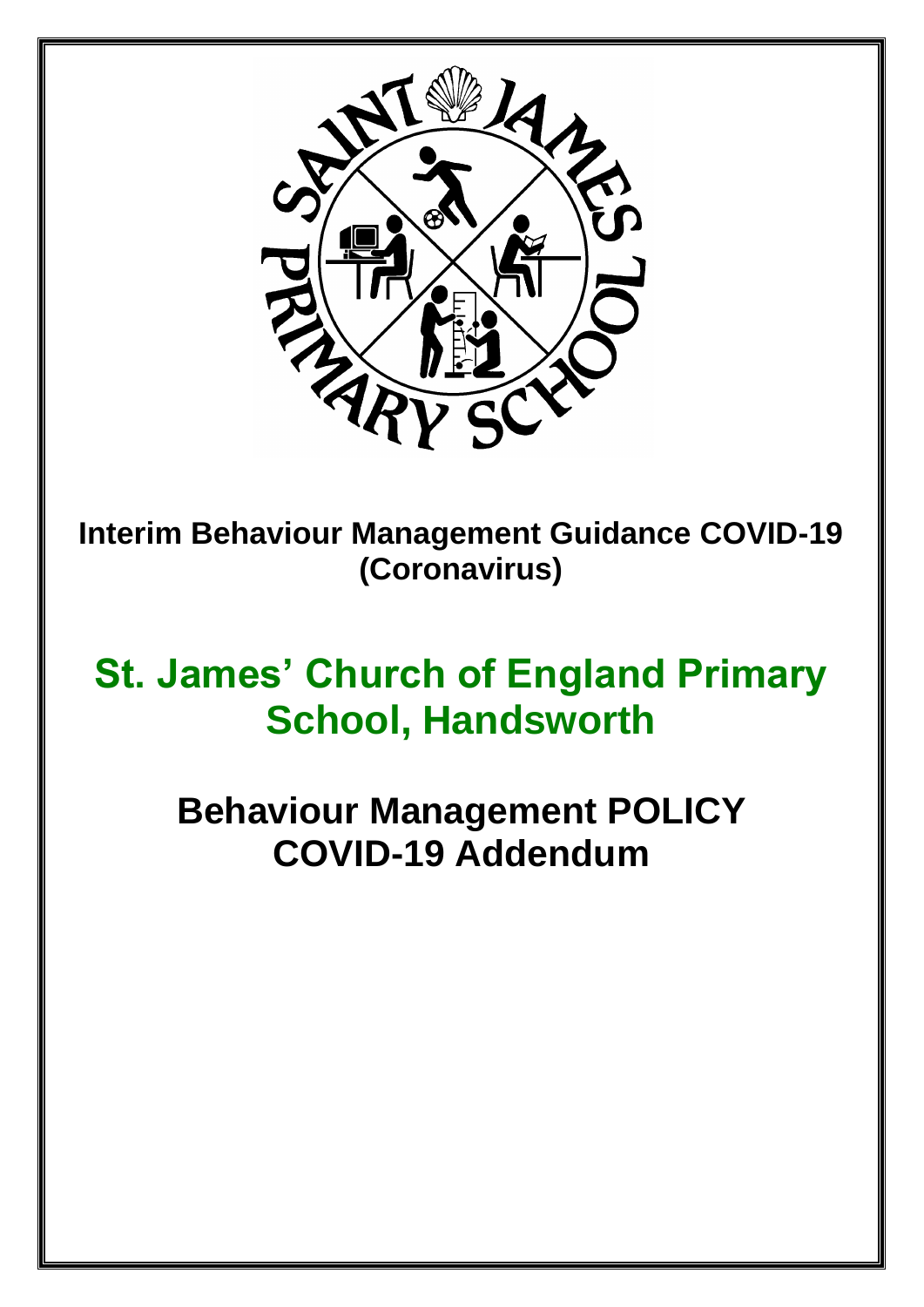#### **Appendix A: COVID-19 Interim Addendum to Behaviour Policy**

At St James Primary School, we aim to maintain a secure, caring and stimulating environment in which children are encouraged to have respect for themselves and each other. Whilst expectations in St James Primary School's Behaviour Policy remain pertinent, it is necessary, in light of the Covid-19 pandemic, to make some adjustments for the safety of all pupils and staff.

The rationale behind this addendum is to ensure that the children, staff and parents at St James Primary School act in a manner that fully supports the very necessary safety measures that have been put into place during the COVID-19 pandemic.

Some behaviour concerns referred to in this addendum may have previously been deemed less serious, however, if an action now results in the potential compromising of a person's ability to social distance and stay safe, or purposefully impacts on their health and safety, it will be treated in a more serious manner.

This addendum also applies to children with Special Educational Needs who present behaviours that are deemed to put others health and safety at serious risk. The individual needs of children with additional needs will always be risk assessed however serious breaches will result in the same consequences for all children.

These adjustments are set out below:

#### **Expectations of staff:**

Staff must adhere to and follow all health, safety and hygiene procedures set out in the COVID-19 Risk Assessment.

Staff must inform the Head teacher if they display symptoms of COVID-19 or if they are in close contact with any person displaying symptoms or being tested positive.

Staff must follow the 2m social distancing guidance, as much as possible. Modifying their teaching approach to keep a distance from the children in their class, particularly close face to face support. Avoiding calling pupils to the front of the class or going to their desk to check on their work if not necessary.

Staff must help their class follow the rules on hand washing, not touching their faces, 'catch it, bin it, kill it' etc, including updating classroom displays with posters.

Staff must clean hands regularly and thoroughly - with running water and soap, drying them and/ or using alcohol hand sanitiser, ensuring all parts of the hands are covered.

Staff must keep their classrooms well ventilated – keeping all windows and doors open.

Staff must regularly clean down resources using antibacterial wipes.

Staff must wear appropriate PPE when managing any Intimate Care or First Aid.

Staff must not mix with any other bubble within school.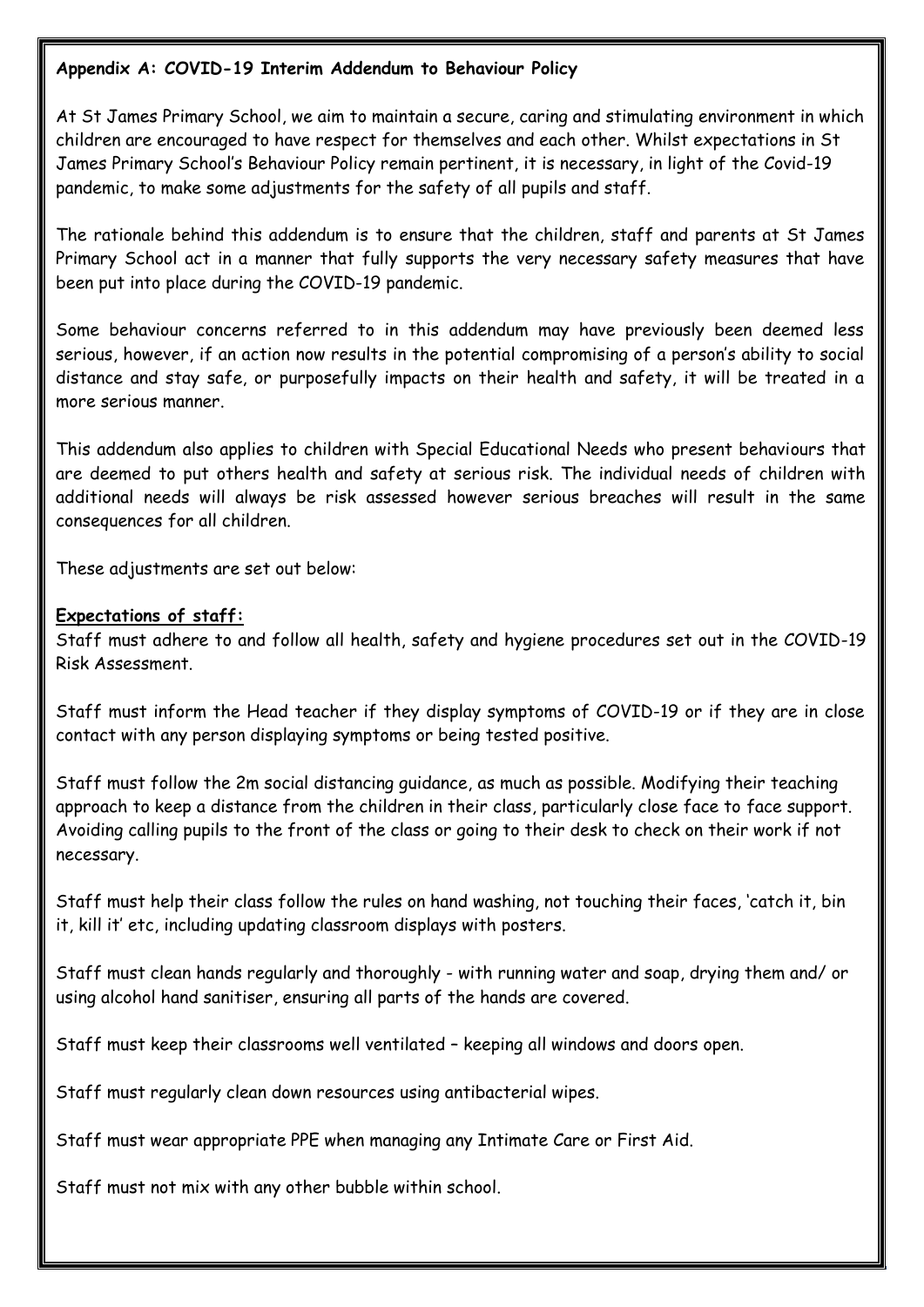#### **Expectations of Parents/Carers:**

Only one parent to leave their child/children at the drop off point/s to allow them to walk into school on their own – no parents to enter the classrooms.

Pre-school children to stay with Parent/Carer at all times (e.g. buggy, holding hands, reigns) when parents are dropping off or collecting school children.

Ensure social distance from other adults whilst waiting for doors to open – as per Government guidance (please do not arrive too early to avoid congregation)

Collect your child immediately, if called regarding illness/symptoms of COVID-19

Stick to allocated drop off/pick up times as much as possible.

Inform school if your child displays any symptoms of COVID-19 or if they have been in contact with any person displaying symptoms or being tested positive.

# **Expectations of pupils:**

## **Arrivals, Departures and Moving round the school.**

Arrival and departure times will be staggered to reduce numbers: **Reception** Arrival Between 8.40-9.00am / Departure from playground at 3:10pm **Year 1 and 2** Arrival Between 8:35 – 8:45am / Departure from class doors from 3:05pm **Year 3 and 5** Arrival 8:45 – 9:00am / Departure from bottom and top doors on to playground from 3:15pm **Year 4 and 6** Arrival 8:50 – 9:05am/ Departure from bottom and top doors on to playground from 3:25pm

Children will enter school through their designated entrance. Children will enter individually and will go straight to their designated area, keeping a 2m distance from any other individual where possible. There will be markers on the floors/ posters/ signs on the walls to support children with social distancing and arrows to show which way to move round school.

At their designated home time, children will leave the building from their designated exit. They will leave one at a time when their parent has come to collect them and be released by the group key adult, again keeping their distance using the markers on the floors as a guide.

Movement around the school will be limited. When the children leave their designated area to go outside for break, lunch or outdoor learning, they will stay at all times in their 'bubble', follow the markers/ arrows on the floor to ensure they stay 2m from peers and adults. Children will follow their adult/s from their designated area along the designated route.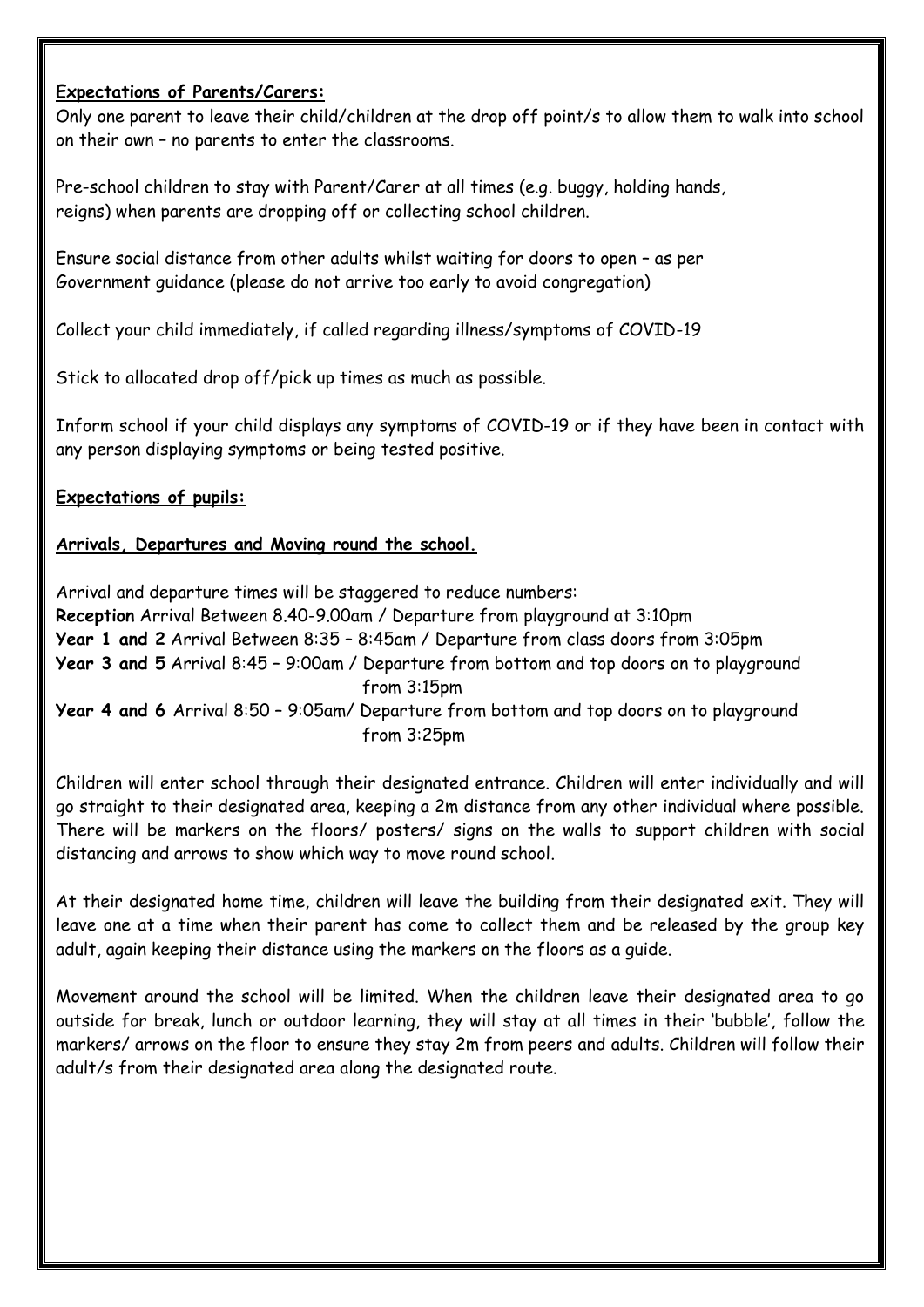#### **Handwashing and Hygiene**

Children will be expected to follow all handwashing and hygiene routines while in school. Children will wash hands/use antibacterial gel before entering school, before and after eating and at regular intervals during the day. Hand drying paper towels to be disposed in lidded bins provided.

We ask children to follow the catch it, bin it, kill it, mantra when in school, if they need to cough or sneeze, they should use a tissue or crook of their arm. Children will be reminded not to touch their face, mouth, nose or eyes while at school. Tissues to be disposed of in the lidded bins provided.

#### **Social Distancing**

Children who are old enough will be expected to socially distance from their peers and adults in school and on the playground at all times. When children enter their designated area, after washing their hands, they will be expected to go straight to their table and nowhere else in the room. Children will put their hand up if they need an adult's support, they will not get out of their seats.

We understand socially distancing may be more difficult for younger children, they will be encouraged wherever possible to keep a distance from peers and adults, however, we understand this may not always be possible.

## **Toilets**

Each group will be allocated toilets to use. KS1 children will use their own toilets between the classrooms. In KS2 – Years 3 and 4 will use the downstairs toilets situated at the bottom of the stairs. Years 5 and 6 will use the upstairs toilets. At break times and lunchtimes, children will be supervised lining up in the corridor waiting for the toilet by a class member of staff to ensure social distancing and no overcrowding in the toilets. Children will be encouraged to use the toilets one at a time. When a child has finished in the toilet they must wash their hands properly following the handwashing guidelines.

#### **Break and Lunch times**

All break times, lunch times and outdoor learning will be staggered throughout the day. Children will have a designated place to play during break and lunch times. If any equipment is used it will be cleaned thoroughly after use.

Children will be expected to remain socially distant as much as possible from both peers and adults during play and break times. Children must stay in their designated area at all times.

Lunch will be eaten in the school hall a year group at a time. Children will sit at their tables in their class bubbles.

#### **Equipment/Resources**

Children must not share any equipment or other items. Children will not be allowed to bring equipment from home i.e. pencil cases but will be provided with a set of stationary that they can only use and which must remain on their own table. These will be cleaned down at the end of each day using antibacterial wipes.

Children can bring a packed lunch and a drink if they are sandwiches. On PE days, children are to wear their PE kit to school.

**All pupils will be supported in the following ways:**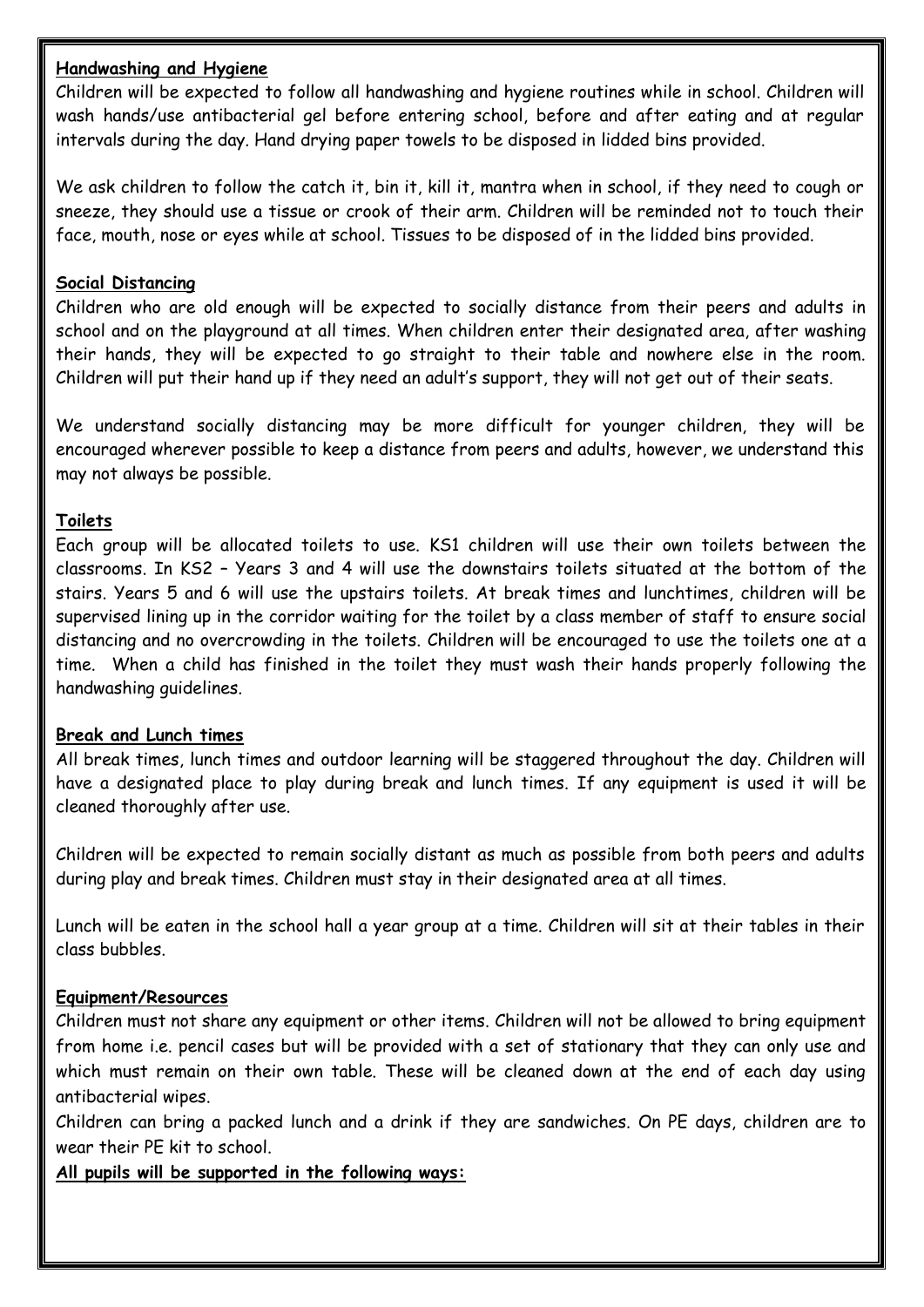Throughout the school there will be signs/posters/visual prompts to remind pupils and staff of the new safety measures in place that should be followed.

All adults will explain new routines sensitively and help pupils to feel safe and reassured by the rules in place.

The new routines and expectations will be explained and repeated by the pupils' teacher every day and throughout the day. This will reassure all pupils and particularly the most anxious.

All adults will explain hygiene rules sensitively every day and provide reminders throughout the day. Whilst new expectations are established, we will focus on routines, safety and wellbeing as well as academic support.

## **Rewards**

Teachers and Teaching Assistants will welcome opportunities to praise individuals for good work, attitude or good behaviour, and show recognition, if these are brought to their attention. Above all praise and encouragement should be used as much as possible especially when children are seen adhering to the new protective measures.

Walking through school to show their work to the Head Teacher or other adult for acknowledgement and praise during this time will not be permitted.

# **Sanctions/ Disciplinary Procedures**

If a child's behaviour is deemed high risk, for example, refusing to adhere to safety measures, such as, hand washing, social distancing, remaining in their designated areas, the following sanctions and disciplinary procedures could be used:

- **1.** Verbal warning.
- **2.** Parents/Carers called to discuss child's behaviour.
- **3.** If inappropriate behaviour persists a higher level of sanction will be used. This may include a fixed term exclusion.

If a child exhibits deliberate behaviours that put themselves or others at risk, such as spitting or deliberately coughing at people, the child's parents or carers will be called and asked to pick up their child immediately.

Head teacher – Sarah Cross Date: March 2021